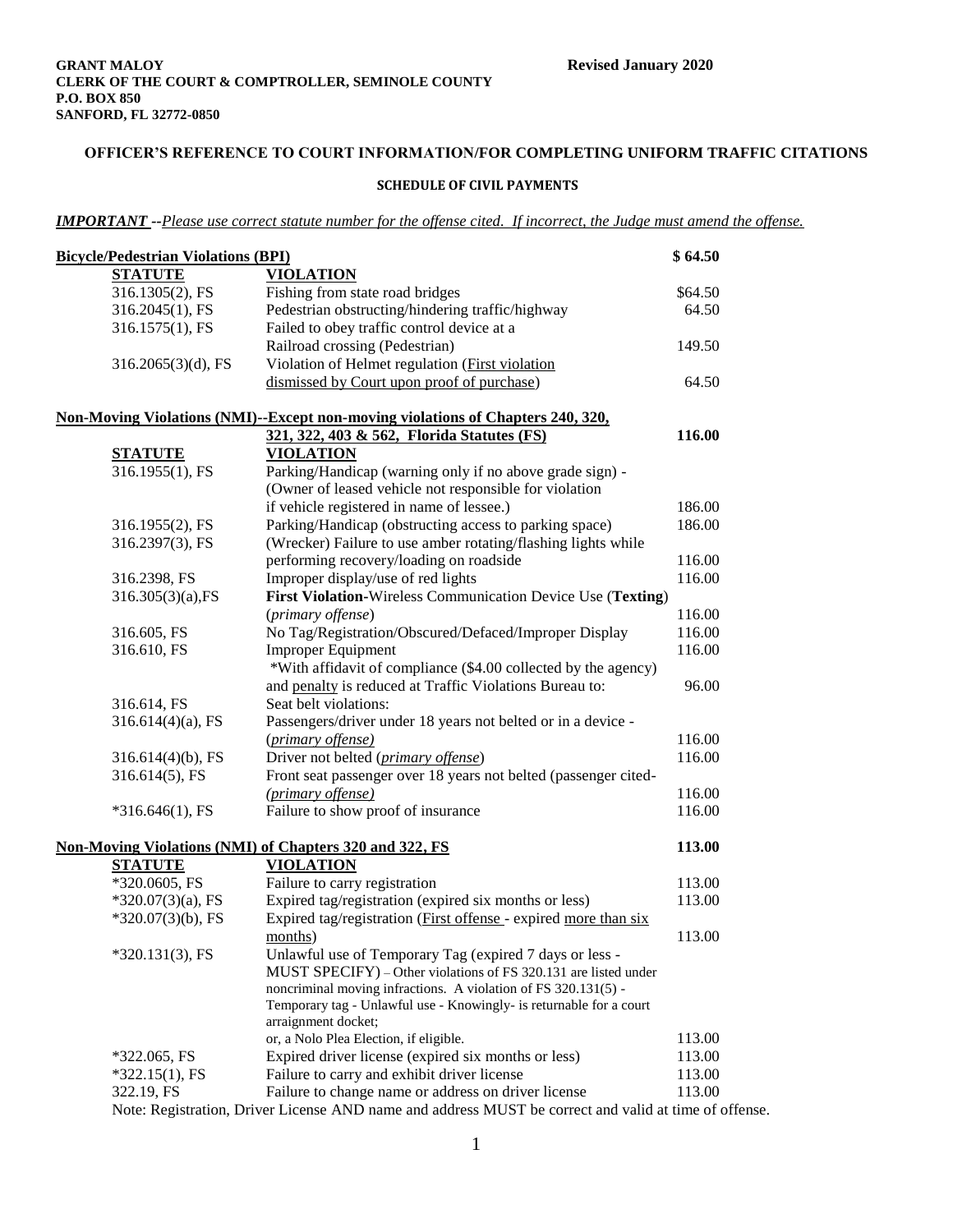## **OFFICER'S REFERENCE TO COURT INFORMATION/FOR COMPLETING UNIFORM TRAFFIC CITATIONS**

*\*To satisfy lawful requirements, offender is required to present proper proof to the Traffic Violations Bureau -- exception: the owner of a leased motor vehicle is not responsible for any penalty specified in FS 320.07(3) if the vehicle is registered in the name of the lessee.*

| <b>STATUTE</b>              | <b>VIOLATION</b>                                                                                 |          |
|-----------------------------|--------------------------------------------------------------------------------------------------|----------|
| 403.413(4), FS              | Dumping litter -- not exceeding 15 lbs/27 cubic ft (non-commercial) \$160.50                     |          |
| 318.18(2)(b)1.,2 &3, FS     | Dismissal Fee (proof valid Driver License, Registration & Insurance*)                            | 10.00    |
| 318.18(6), FS               | Dismissal Fee (Unlawful parking/Handicap space)                                                  | 7.50     |
|                             | * Insurance in effect at time of offense                                                         |          |
|                             |                                                                                                  |          |
|                             | Moving Violations (MI) - EXCEPT Unlawful Speed and Moving Violations of Chapters 320 & 322, F.S. | 166.00   |
| <b>STATUTE</b>              | <b>VIOLATION</b>                                                                                 |          |
| 316.074(1), FS              | Failure to obey traffic control device (sign)                                                    | 166.00   |
| 316.074(1), FS              | Failure to obey traffic control signal (failed to stop at traffic                                |          |
|                             | signal/red light)                                                                                | 264.00   |
| 316.075(1)(c)1., FS         | Failure to stop at <i>steady</i> red traffic signal                                              | 264.00   |
|                             | All other <i>moving violations</i> relating to traffic control                                   |          |
|                             | device, signal, or sign                                                                          | 166.00   |
| 316.075(2), FS              | Unlawful possession/use of traffic signal pre-emption device                                     | 166.00   |
| 316.081(3), FS              | Unlawful speed (in left lane) when overtaken by vehicle at                                       |          |
|                             | higher speed                                                                                     | 166.00   |
| 316.1576(1), FS             | Insufficient clearance at Railroad-Highway grade crossing                                        | 166.00   |
| 316.1576(2), FS             | Insufficient undercarriage clearance at Railroad-Highway                                         |          |
|                             | grade crossing                                                                                   | 166.00   |
| 316.126(1)(b)1, FS          | Failure to move over for emergency, sanitation or utility                                        |          |
|                             | service vehicle or wrecker                                                                       | 136.00   |
| $316.172(1)(a)$ , FS        | Failure to stop for school bus                                                                   | 271.00   |
| $316.183(1)$ or $(4)$ , FS  | Speed too fast for conditions                                                                    | 166.00   |
| 316.183(5), FS              | Impeding Traffic (Speed less than posted minimum)                                                | 166.00   |
| 316.185, FS                 | Speed- Special hazards- Failure to use due care and speed                                        |          |
|                             | too fast for conditions                                                                          | 166.00   |
| 316.1575(1), FS             | Failed to obey traffic control device at R/R crossing                                            | 206.00   |
| 316.1575(2), FS             | Driving around/under/through barrier at R/R crossing                                             | 206.00   |
| $316.306(4)(a)$ , FS        | Wireless Communications Devices Ban (School & Work Zones) 166.00                                 |          |
| $316.306(4)(a)$ , FS        | Wireless Communications Devices Ban (School & Work Zones)                                        |          |
|                             | <b>[First Violation Alternatives (1) Proof of Equipment</b>                                      |          |
|                             | Purchase; OR (2) Traffic School Cert.] Dismissal by Clerk                                        | 18.00    |
| $316.305(3)(a)$ , FS        | Second Violation-Wireless Communication Device Use (Texting)                                     |          |
|                             | (primary offense)                                                                                | 166.00   |
| 316.613, FS                 | Child Restraint (primary enforcement -- First time offenders                                     |          |
|                             | may elect to attend a Child Restraint Safety Program in lieu                                     |          |
|                             | of penalty and assessment of points.                                                             | 166.00   |
| 316.2085(2), FS             | First violation of FS 316.1926(1) - Motorcycle/moped -                                           |          |
|                             | improper riding (astride, both wheels on ground)                                                 | 1,166.00 |
| 316.2085(3), FS             | First violation of FS 316.1926(1) - Motorcycle/moped -                                           |          |
|                             | tag improperly affixed                                                                           | 1,166.00 |
| $316.2085(2)$ & (3), FS     | Second violation of FS 316.1926(1) requires mandatory                                            |          |
|                             | court appearance; civil Penalty of \$2,666.00 and                                                |          |
|                             | revocation of driver license for 1-year period                                                   |          |
| 316.2085 $(2)$ & $(3)$ , FS | <b>Third violation</b> of FS $316.1926(1)$ – third degree felony;                                |          |
|                             | Court must impose a mandatory \$5,000.00 fine plus local and                                     |          |
|                             | state add-ons and revoke driver license for 10 years                                             |          |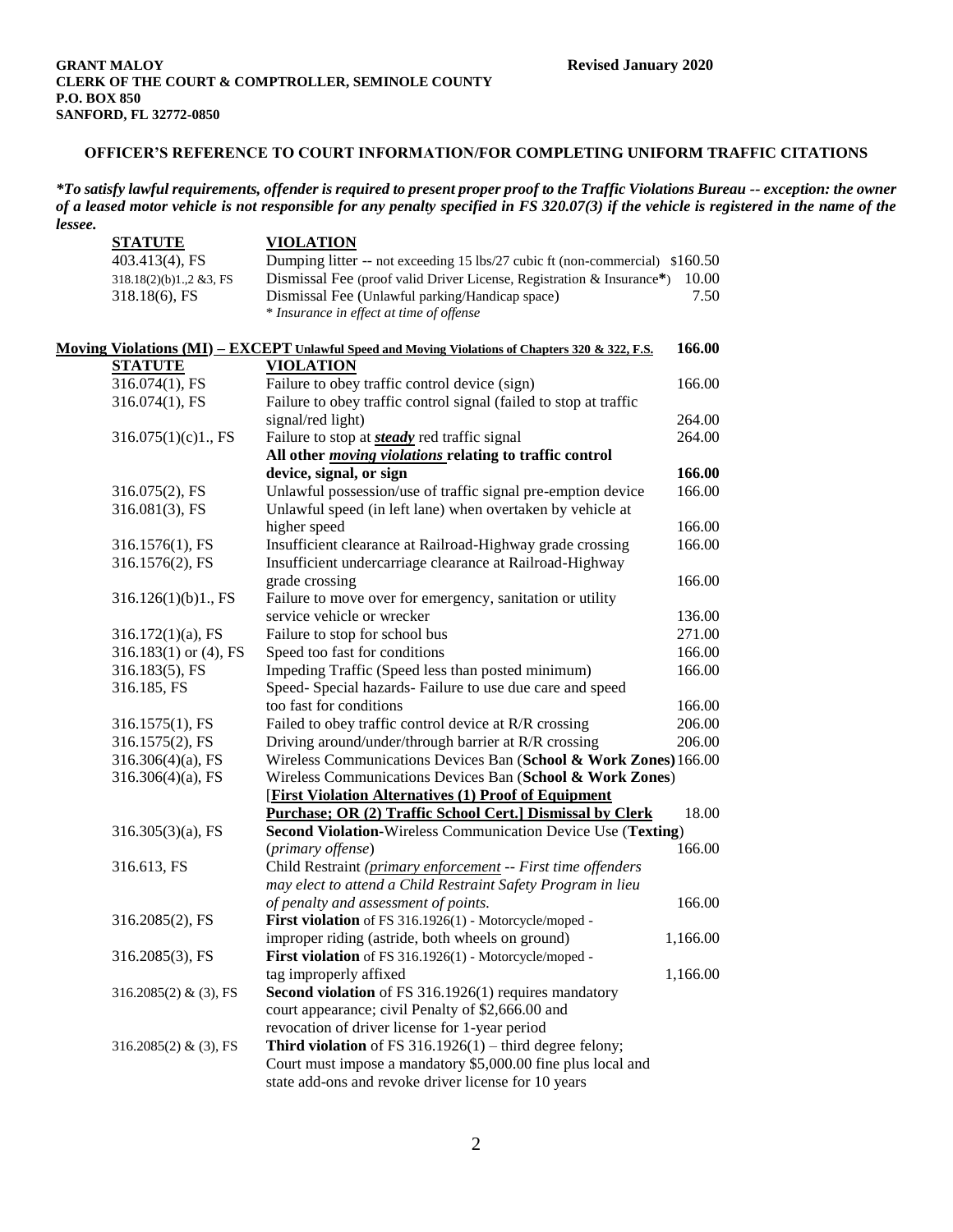| OFFICER'S REFERENCE TO COURT INFORMATION/FOR COMPLETING UNIFORM TRAFFIC CITATIONS<br><b>Moving Violations (Chapters 320 and 322, Florida Statutes)</b><br>160.00 |                                                                        |        |  |
|------------------------------------------------------------------------------------------------------------------------------------------------------------------|------------------------------------------------------------------------|--------|--|
| <b>STATUTE</b>                                                                                                                                                   | <b>VIOLATION</b>                                                       |        |  |
| 320.061, FS                                                                                                                                                      | Unlawful alteration of motor vehicle registration certificate/         |        |  |
|                                                                                                                                                                  | tag/mobile home or validation stickers; or, to obscure tag             | 160.00 |  |
| 320.0706, FS                                                                                                                                                     | Failure to properly display commercial license plate                   | 160.00 |  |
| 320.131(3), FS                                                                                                                                                   | Unlawful use of temporary tag                                          | 160.00 |  |
| 320.131(4)(a), FS                                                                                                                                                | Temporary tag - must be displayed in the license plate bracket         |        |  |
|                                                                                                                                                                  | on exterior of vehicle                                                 | 160.00 |  |
| $322.03(1)(a)$ , FS                                                                                                                                              | Failure to surrender DL/CDL- Note: Making a false affidavit            |        |  |
|                                                                                                                                                                  | concerning such licenses in violation of FS $322.03(1)(a)$ is first    |        |  |
|                                                                                                                                                                  | degree misdemeanor.                                                    | 160.00 |  |
| $322.16(1)(a)$ , FS                                                                                                                                              | Operating vehicle against license restrictions                         | 160.00 |  |
| $322.16(1)(b)$ , FS                                                                                                                                              | Failure to obey driver license restrictions                            | 160.00 |  |
| 322.16(2), FS                                                                                                                                                    | License restriction (after 11 PM/before 6 AM) for person               |        |  |
|                                                                                                                                                                  | under 17 years of age                                                  | 160.00 |  |
| 322.16(3), FS                                                                                                                                                    | License restriction (after 1 AM/before 5 AM) for person                |        |  |
|                                                                                                                                                                  | 17 years of age                                                        | 160.00 |  |
| 322.1615(2)(b), FS                                                                                                                                               | Learner DL: Driving without a licensed driver at least                 |        |  |
|                                                                                                                                                                  | 21 years old.                                                          | 160.00 |  |
| 322.1615(3), FS                                                                                                                                                  | Learner DL: Driving after daylight hours (Exception:                   |        |  |
|                                                                                                                                                                  | Holder of a Learner DL 3 months after issuance may driver until 10 PM) |        |  |
| 322.34(1), FS                                                                                                                                                    | Unknowingly operating vehicle while DL suspended/                      |        |  |
|                                                                                                                                                                  | canceled/revoked -Does not apply to: a "habitual traffic               |        |  |
|                                                                                                                                                                  | Offender" and a CMV Driver (specify reason - failed                    |        |  |
|                                                                                                                                                                  | to pay fine or financial responsibility)                               | 160.00 |  |
| 322.62(11), FS                                                                                                                                                   | Driving Under the Influence a Commercial Motor Vehicle                 |        |  |
|                                                                                                                                                                  | (Person who has any alcohol in his/her body)                           | 160.00 |  |
| <b>STATUTE</b>                                                                                                                                                   | <b>VIOLATION</b>                                                       |        |  |
| 316.183(2), FS                                                                                                                                                   | <b>Speeding Violations</b>                                             |        |  |
| 316.183(6), FS                                                                                                                                                   | Speeding - Work Zone (if construction personnel are                    |        |  |
|                                                                                                                                                                  | present, operating equipment on road, or immediately                   |        |  |
|                                                                                                                                                                  | adjacent to road then double the fine - MUST SPECIFY                   |        |  |
|                                                                                                                                                                  | <b>WORKERS PRESENT</b> )                                               |        |  |
| $*316.187(1)$ , FS                                                                                                                                               | Speeding – within a zone posted for any electronic or                  |        |  |
|                                                                                                                                                                  | manual toll collection facility (speeding fines may be                 |        |  |
|                                                                                                                                                                  | doubled when a sign is erected $-MUST$ SPECIFY -                       |        |  |
|                                                                                                                                                                  | TOLL FACILITY - SIGN POSTED - DOUBLE FINE)                             |        |  |
|                                                                                                                                                                  |                                                                        |        |  |
| 316.1926(2), FS                                                                                                                                                  | A person who exceeds the speed limit in excess of 50                   |        |  |
|                                                                                                                                                                  | Mph or more in violation of FS 316.183(2) (posted                      |        |  |
|                                                                                                                                                                  | speeds), FS 316.187 (state speed zones); or, FS 316.189                |        |  |

(municipal and county speeds)

**\*The owner of a leased vehicle is not responsible for payment of a toll violation and is not required to submit an affidavit as specified in FS 316.1001(2)(c) if the motor vehicle involved in the violation is registered in the name of the lessee.**

| $*316.187(1)$ , FS    | <b>Speeding – State Posted</b>    |
|-----------------------|-----------------------------------|
| $*316.187(2)(a)$ , FS | Speeding – 70 Interstate          |
| $*316.187(2)(b)$ , FS | Speeding – 65 Highway/Turnpike    |
| $*316.189(1)$ ; FS    | <b>Speeding – Municipal roads</b> |
| $*316.189(2)$ , FS    | <b>Speeding – County roads</b>    |
| *316.1895(10), FS     | <b>Speeding – School Zone</b>     |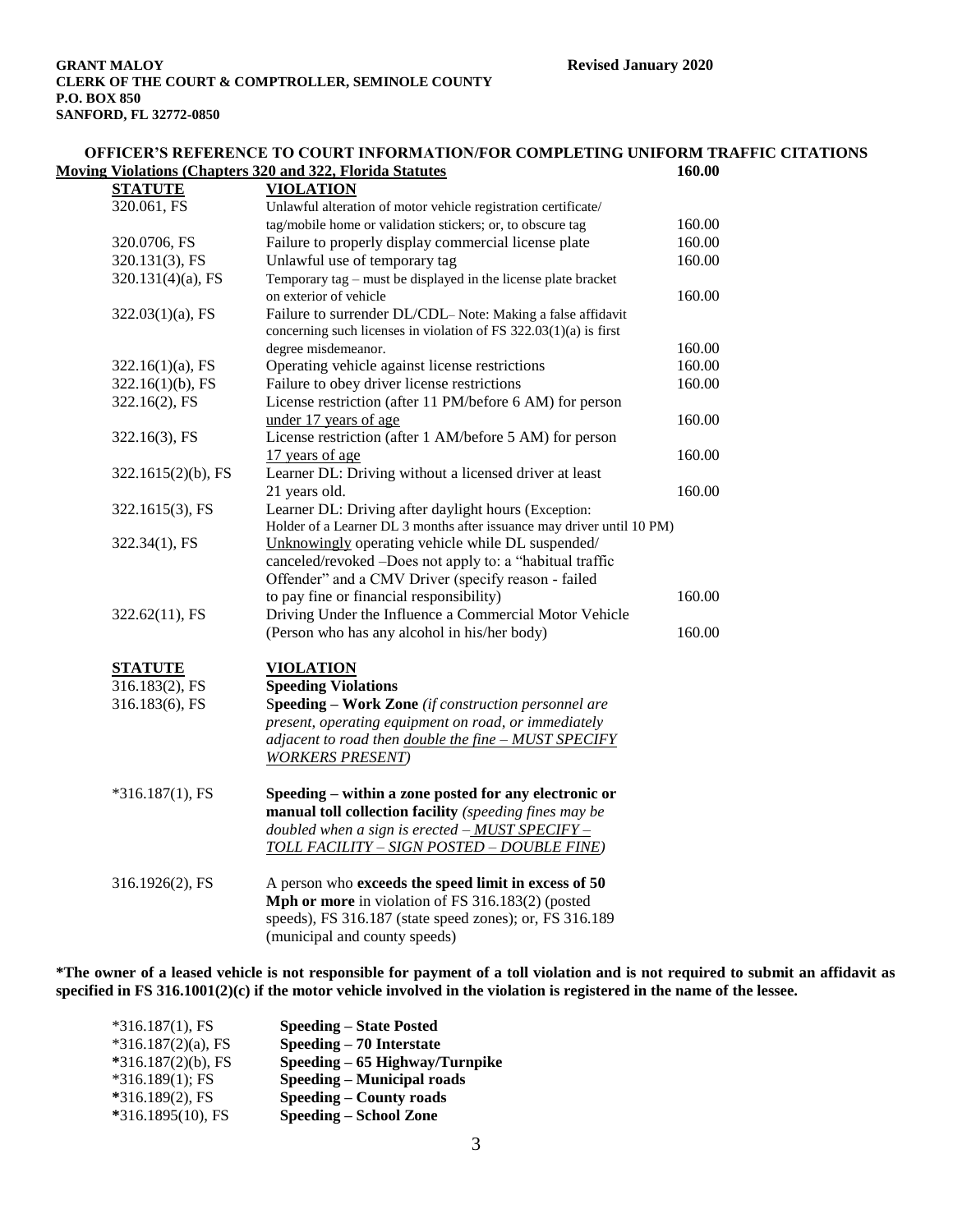## **OFFICER'S REFERENCE TO COURT INFORMATION/FOR COMPLETING UNIFORM TRAFFIC CITATIONS**

*\*IMPORTANT: Any infraction of FS 316.183(2), FS 316.187, or FS 316.189 exceeding the speed* **limit by 30 mph or more requires a mandatory civil infraction hearing per FS 318.19(5). A person cited for a second or subsequent conviction of exceeding the limit by 30 mph and above within a 12 month period is required to appear for a mandatory civil infraction hearing and must pay a fine that is double the amount paid for the first violation. If FS 316.1926(2) is cited, a person who exceeds the speed limit in excess of 50 mph or more in violation of FS 316.183(2), FS 316.187, or FS 316.189, requires a mandatory court appearance and a fine of \$1,106.00. A second violation is a fine of \$2,606, mandatory court appearance and driver's license revocation for one (1) year; a third violation of FS 316.1926(2) commits a felony of the third degree; requires the court to impose a fine of \$5,000.00 and revoke the person's driver license for ten (10) years.**

| <b>CONSTRUCTION</b> ZONE (personnel/equipment present) |
|--------------------------------------------------------|
|--------------------------------------------------------|

| <b>MILES OVER</b> |                | and, Toll Facility | <b>SCHOOL ZONE</b> |
|-------------------|----------------|--------------------|--------------------|
| <b>SPEEDLIMIT</b> | <b>PENALTY</b> | <b>PENALTY</b>     | <b>PENALTY</b>     |
| $1-5$             | warning only   | warning only       | \$156.00           |
| $6-9$             | \$131.00       | \$156.00           | \$156.00           |
| $10-14$           | \$206.00       | \$306.00           | \$306.00           |
| $15-19$           | \$256.00       | \$406.00           | \$406.00           |
| 20-29             | \$281.00       | \$456.00           | \$456.00           |
| $*30$ -UP         | *\$356.00      | \$606.00           | \$606.00           |
| $*50-UP$          | \$1,106.00     | \$1,106.00         | \$1,106.00         |

## **OFFENSES RETURNABLE FOR A MANDATORY CIVIL INFRACTION HEARING DOCKET BEFORE THE COUNTY COURT AT THE CRIMINAL JUSTICE CENTER CLERK'S OFFICE, FIRST FLOOR, 101 ESLINGER WAY, SANFORD, FLORIDA 32773 AT 9:00 A.M. ON THE EIGHTH FRIDAY AFTER DATE OF OFFENSE:**

| <b>STATUTE</b>     | <b>VIOLATION</b>                                                                                                           |
|--------------------|----------------------------------------------------------------------------------------------------------------------------|
| $318.19(1)$ , FS   | A civil infraction resulting in a crash causing the death of another.                                                      |
| $318.19(2)$ , FS   | A civil infraction resulting in a crash causing "serious bodily injury" of another as defined in FS<br>316.1933(1)         |
| $316.2085(2)$ , FS | A second violation by virtue of FS $316.1926(1)$ – Motorcycle/moped -- Improper riding (astride, both wheels on<br>ground) |
| $316.2085(3)$ , FS | A second violation by virtue of FS 316.1926(1)–Motorcycle/moped –Tag improperly affixed                                    |
| $316.1926(2)$ , FS | A second violation of exceeding the speed limit in excess of 50 mph or more in violation of FS 316.183(2),                 |
|                    | FS 317.187, or FS 316.189                                                                                                  |

## **OFFENSES REQUIRING A MANDATORY CIVIL INFRATION HEARING ARE RETURNABLE TO THE "TRAFFIC VIOLATIONS BUREAU", Criminal Justice Center, Clerk's Office, 1st Floor – 101 Eslinger Way, Sanford, Florida 32773** *WITHIN FIVE DAYS OF ISSUANCE* **TO BE SET AND NOTICED FOR HEARING BEFORE A CIVIL TRAFFIC INFRACTION HEARING OFFICER:**

| <b>STATUTE</b>     | <b>VIOLATION</b>                                                                                                            |
|--------------------|-----------------------------------------------------------------------------------------------------------------------------|
| $316.6135(3)$ , FS | A violation of FS $316.6135(1)(b)$ -- Leaving a child younger than 6 years of age for any period of time if                 |
|                    | motor of the vehicle is running, health of the child is in danger, or child appears in distress. (Note: (a) If              |
|                    | violation results in great bodily harm, permanent disability or disfigurement to a child the violation is a 3 <sup>rd</sup> |
|                    | degree felony; (b) In excess of 15 minutes, $2nd$ degree misdemeanor)                                                       |
| $318.19(3)$ , FS   | Any infraction of FS 316.172(1)(b) -- Passing a stopped school bus on the enter/exit side                                   |
| $318.19(4)$ , FS   | Any infraction of FS $316.520(1)$ , or (2) -- Load dropping/shifting/leaking/blowing off and not covered                    |
| $318.19(5)$ , FS   | Any infraction of FS 316.183(2), FS 316.187, or FS 316.189 of exceeding the speed limit by 30 mph or                        |
|                    | more                                                                                                                        |

### **COMMERCIAL MOTOR VEHICLE VIOLATIONS FOR IMPROPER EQUIPMENT RETURNABLE TO THE TRAFFIC VIOLATIONS BUREAU FOR PAYMENT OF FINE WITHIN THIRTY DAYS OF ISSUANCE OF THE CITATION.**

### **STATUTE VIOLATION**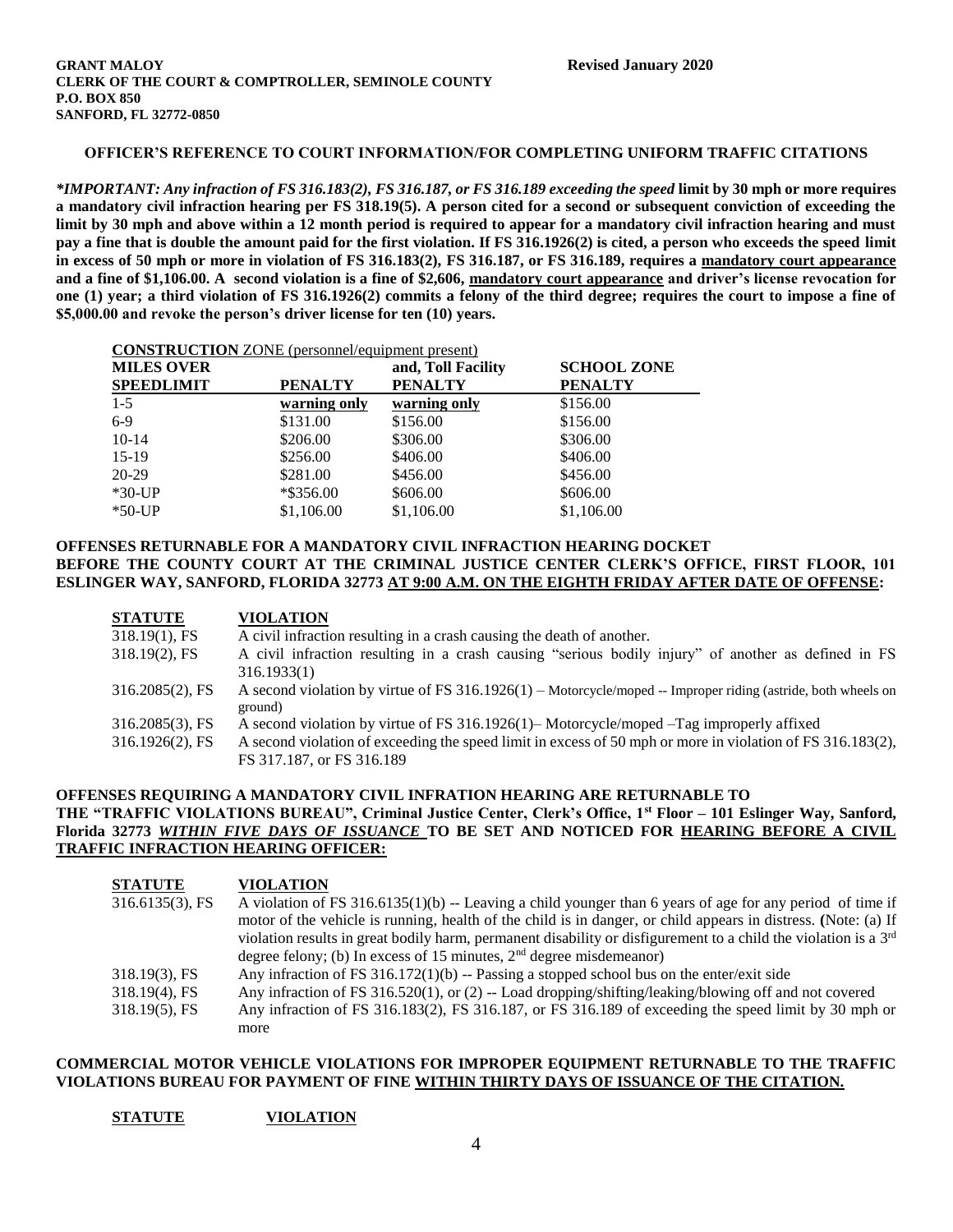#### **GRANT MALOY Revised January 2020 CLERK OF THE COURT & COMPTROLLER, SEMINOLE COUNTY P.O. BOX 850 SANFORD, FL 32772-0850**

## **OFFICER'S REFERENCE TO COURT INFORMATION/FOR COMPLETING UNIFORM TRAFFIC CITATIONS**

| $316.302(2)(b)$ , FS | Disregard hours of rest                             | 178.00 |
|----------------------|-----------------------------------------------------|--------|
| 316.302(2)(c), FS    | Falsification of time records                       | 178.00 |
| $316.302(2)(e)$ , FS | Company ID not in compliance                        | 128.00 |
| $316.302(2)(i)$ , FS | No medical certificate                              | 328.00 |
| $316.302(3)$ , FS    | Operator under 18                                   | 328.00 |
| $316.302(4)$ , FS    | Disregard safety regulations -- hazardous materials | 328.00 |

## **OFFENDER MUST ELECT ONE OF THE FOLLOWING OPTIONS:**

- **1. MAIL PAYMENT** Make check or money order payable to: **CLERK OF COURT AND COMPTROLLER**, in accordance with above schedule of civil penalties. United States funds only. DO NOT MAIL CASH! **Payment must be received by GRANT MALOY, CLERK OF COURT AND COMPTROLLER within thirty (30) days after issue date of citation**.
- **2. APPEAR IN PERSON-** Clerk's Office, First Floor, Criminal Justice Center, 101 Eslinger Way, Sanford, FL 32773 8:00 a.m. and 4:30 p.m. Monday through Friday, except holidays to:
	- A. Pay the civil penalty (IF NOT MAILED).
	- B. Request a court hearing.
	- C. Request Driver Improvement School, if eligible *(must contact Clerk within 30 days to elect the school option)* **– Note: The school election is not available to:**
		- **A driver holding a commercial license and violations of FS 322.61 and FS 322.62;**
		- **A violation of FS 316.183(2), FS 316.187, or FS 316.189 when the driver exceeds the posted limit by 30 miles per hour or more;**
		- **A motor vehicle tag/registration violation of FS 320.0605 or FS 320.07(3)(a) or (b); and**
		- **A driver's license violation of FS 322.065 or FS 322.15(1).**
	- D. Elect to enter a plea of nolo contendere and present a valid driver license, tag or registration, or proof of insurance to the Clerk of Court, if eligible. **A** d**river holding a commercial license cannot make this election.**
- **3. PAYMENT may be made online. (See Clerk's Website: www.seminoleclerk.org)**

## **IMPORTANT: FAILURE TO COMPLY WITH ONE OF THE ABOVE OPTIONS [WITHIN THIRTY (30) DAYS] WILL RESULT IN IMMEDIATE SUSPENSION OF OFFENDER'S DRIVER LICENSE**

Suggested wording for the citation return date is:

## **"WITHIN 30 DAYS AT TRAFFIC VIOLATIONS BUREAU" CRIMINAL JUSTICE CENTER Clerk's Office, 1st Floor 101 Eslinger Way SANFORD, FLORIDA 32773**

## **OFFENSES RETURNABLE FOR A COURT ARRAIGNMENT DOCKET:**

Before the COUNTY COURT, CRIMINAL JUSTICE CENTER, 101 ESLINGER WAY, SANFORD, FLORIDA 32773 AT 9:00 A.M. on the arraignment docket assigned to the law enforcement agency making the arrest or issuing the Uniform Citation or Summons as follows:

- 1. The fourth Monday after arrest, citation, or summons date: Lake Mary & Sanford Police Departments; Sanford Airport Police
- 2. The fourth Tuesday after arrest, citation, or summons date: Casselberry, Longwood and Oviedo Police Departments.
- 3. The fourth Wednesday after arrest, citation, or summons date: Seminole County Sheriff's Department
- 4. The fourth Thursday after arrest, citation, or summons date: Altamonte Springs and Winter Springs Police Departments.
- 5. The fourth Friday after arrest, citation, or summons date: Florida Highway Patrol and all other State Agencies, and all Domestic Violence cases.
- 6. The fifth Friday after citation or summons date of any game or fishing violations: Game and Fresh Water Fish Commission.